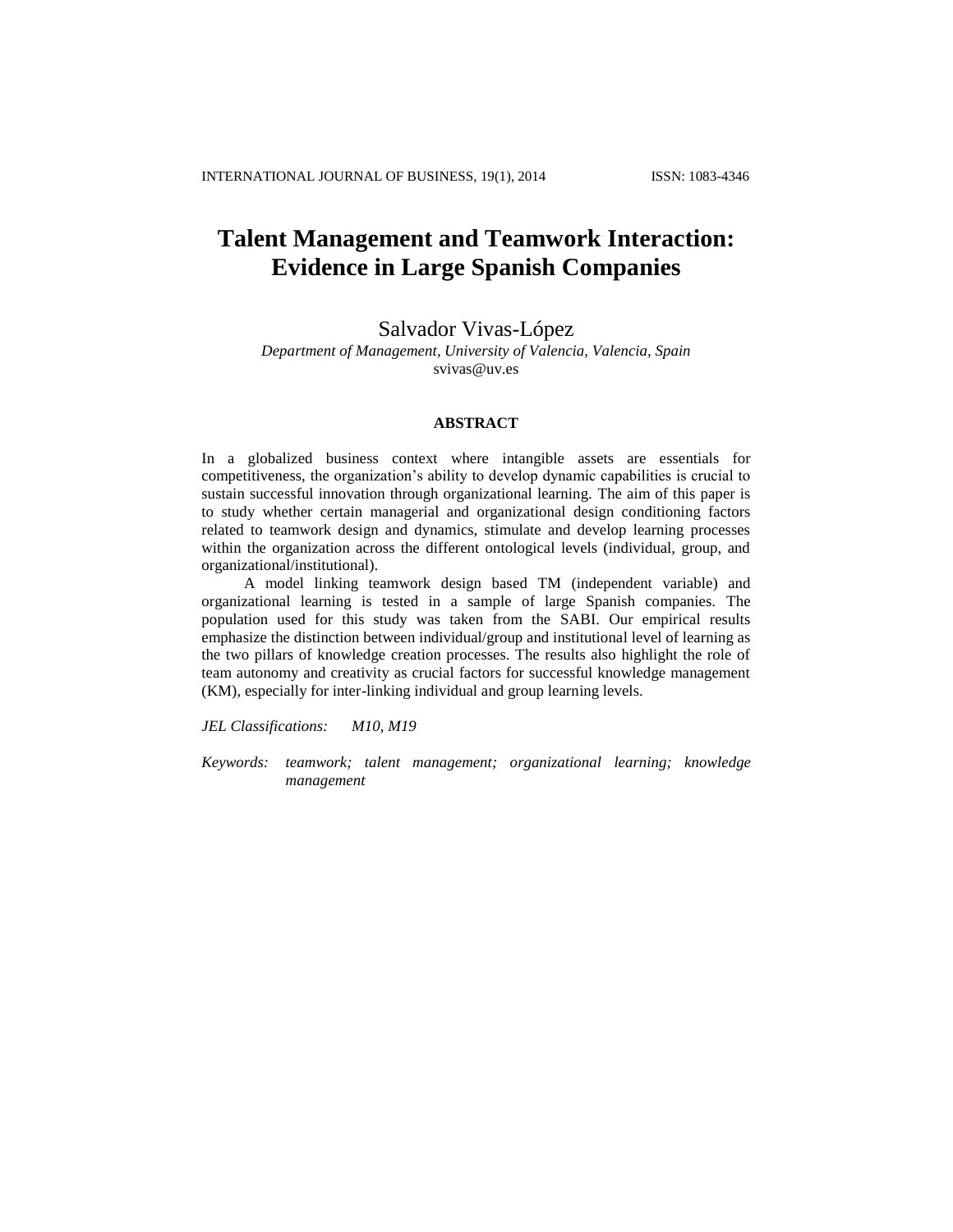# **I. TALENT MANAGEMENT AND TEAMWORK INTERACTION: EVIDENCE IN LARGE SPANISH COMPANIES**

Teamwork design should be carefully tackled, since flexible organizations increasingly rely on all kinds of teams as the axes of learning processes (i.e., knowledge creation) which are essential for organizational adaptation and renewal (Nonaka and Takeuchi, 1995). In a business world where intangible resources are the most valuable source of competitive advantage (Teece, 1998) organizations are increasingly aware of the importance of effectively managing knowledge-based assets. Intellectual property, corporate image and reputation, innovation skills, employee commitment and involvement, employee creativity, among others, constitute examples of intangible assets (intellectual capital) that rely of effective *knowledge management* (KM) for their successful development and optimization.

Whilst the terms 'learning' and 'knowledge' are obviously an intrinsic part of the concept of 'talent' (Vaiman and Vance, 2008; Whelan et al., 2010; Whelan and Carcary, 2011), the literature on talent management (TM) has not been so far robustly connected to mainstream academic research developments on OL and KM. Facing this gap as an opportunity, OL and KM challenges stimulate us to propose TM tackling the above mentioned OL-KM connections (Vivas-López et al., 2011).

Therefore, TM can crucially help optimize organizational learning processes. In this sense, it is essential to recognize the strategic character of TM (Guthridge et al., 2008; Iles et al., 2010; Mellahi and Collings, 2010; Schuler et al., 2011; Scullion et al., 2010; Vaiman et al., 2012), especially in the context of the so-called 'knowledge-based economy' (Whelan et al., 2010). Considered by some authors as a set of human resource management (HRM) 'best practices' (Tichy et al., 1982), TM extends its scope further since it crucially links HRM and broader corporate strategy (Guthridge et al., 2008; Schuler et al., 2011). Certainly, TM tackles the relationship between talent and strategy, whereby talent is a valuable, scarce and often hard to imitate resource (Boudreau and Ramstad, 2005; Lewis and Heckman, 2006).

Notwithstanding the lack of consensus around the way to define TM and the existence of a broad of variety of approaches to the field (Iles et al., 2010; Lewis and Heckman, 2006; Preece et al., 2011; Tarique and Schuler, 2010), we find Collings and Mellahi's (2009: 309) thoughtful definition as especially useful in the context of our investigation: '[…] activities and processes that involve the systematic identification of key positions which differentially contribute to the organization's sustainable competitive advantage, the development of a talent pool of high potential and high performing incumbents to fill these roles, and the development of a differentiated human resource architecture to facilitate filling these positions with competent incumbents and to ensure their continued commitment to the organization'.

We think that this leads organizations' TM policies to pursue the ultimate aim of maximizing value created by talent, by means of organizational learning and improvement processes and also by developing knowledge assets (Vaiman and Vance, 2008). Successfully enhancing these dynamics requires the use of different types of organizational resources which are coordinated in diverse ways depending on the firm's strategy, its managers' strategic logic and also a number of firm's internal factors.

The aim of our paper is to study whether certain TM practices related to teamwork design and dynamics stimulate and develop learning (i.e., knowledge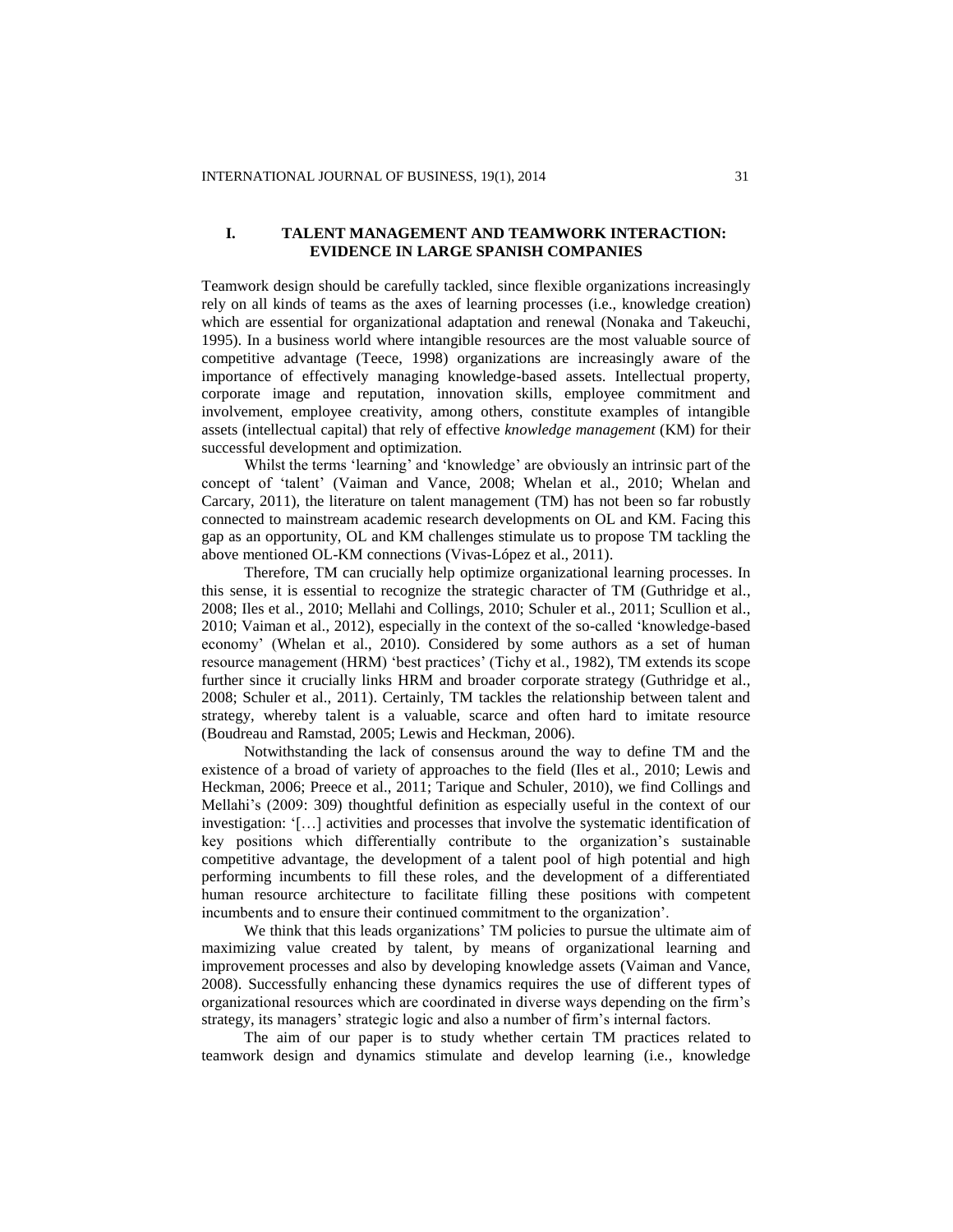creation) processes within the organization across the different ontological levels (individual, group, and organizational-institutional). A model linking team-design based TM practices and OL is tested in our sample. Our empirical results emphasize the distinction between individual/group and institutional level of learning as the two pillars of knowledge creation processes (Akehurst et al., 2011). The results also highlight the role of team autonomy and creativity as crucial factors for successful KM, learning and talent creation.

The main contribution of this paper stems from a sample of large Spanish companies. Crucial aspects related to team design and dynamics are highly relevant for developing successful learning processes which, eventually, enhance the firm's competitive position. Consequently, work processes should be redesigned so that greater autonomy and creative freedom is given to teams.

This paper is structured as follows. After this introduction, the next section is devoted to deepening into the key concepts that, under our perspective, link TM, knowledge and learning with teamwork and team dynamics). The proposed model is presented in the following section, and the empirical methods and study results are explained in a subsequent section. The paper is closed with a final section devoted to a brief discussion and conclusion.

# **II. TM CONCEPTUAL BACKGROUND: LEARNING, KNOWLEDGE AND TEAMWORK**

In a globalized business context intangible assets are essential as drivers for competitiveness (Teece, 1998). An organization's ability to develop dynamic capabilities is crucial in order to sustain successful innovation through OL (Vivas-López, 2005; Alegre and Chiva, 2008). Hence, recent contributions to the TM literature (Collings and Mellahi, 2009; Farndale et al., 2010; Garavan, 2012; Iles et al., 2010; Mellahi and Collings, 2010; Preece et al., 2011; Scullion et al., 2010) provide relevant conceptual and operational support for better understanding the connections among (dynamic) capabilities, KM, OL and team management issues. However, explicit connections between TM and the other fields are scarce, and this fact shows an important research gap that needs to be addressed (Whelan and Carcary, 2011). This investigation aims at taking some first steps in such endeavor.

If management encourages continuous learning and the acquisition of new skills and knowledge, the organizational configuration and form of management will be essential in endowing the organization with more valuable knowledge assets, in both quality and quantity, than those possessed by its competitors. In order to do this, firms must be efficient in developing an organizational environment guidelines and processes aimed at securing, developing and retaining knowledge and talent. Policies and practices aimed at securing, developing and retaining knowledge and talent, labeled above as KM initiatives, are also core elements of TM (Whelan et al., 2010; Whelan and Carcary, 2011). The exercise of substituting the term 'knowledge' by 'talent' in the above expression would lead to define TM initiatives as policies and practices aimed at securing, developing and retaining talent. All in all, in a context whereby talent can be certainly regarded as the 'human catalyst' for knowledge, efforts for linking the fields of KM and TM are encouraged.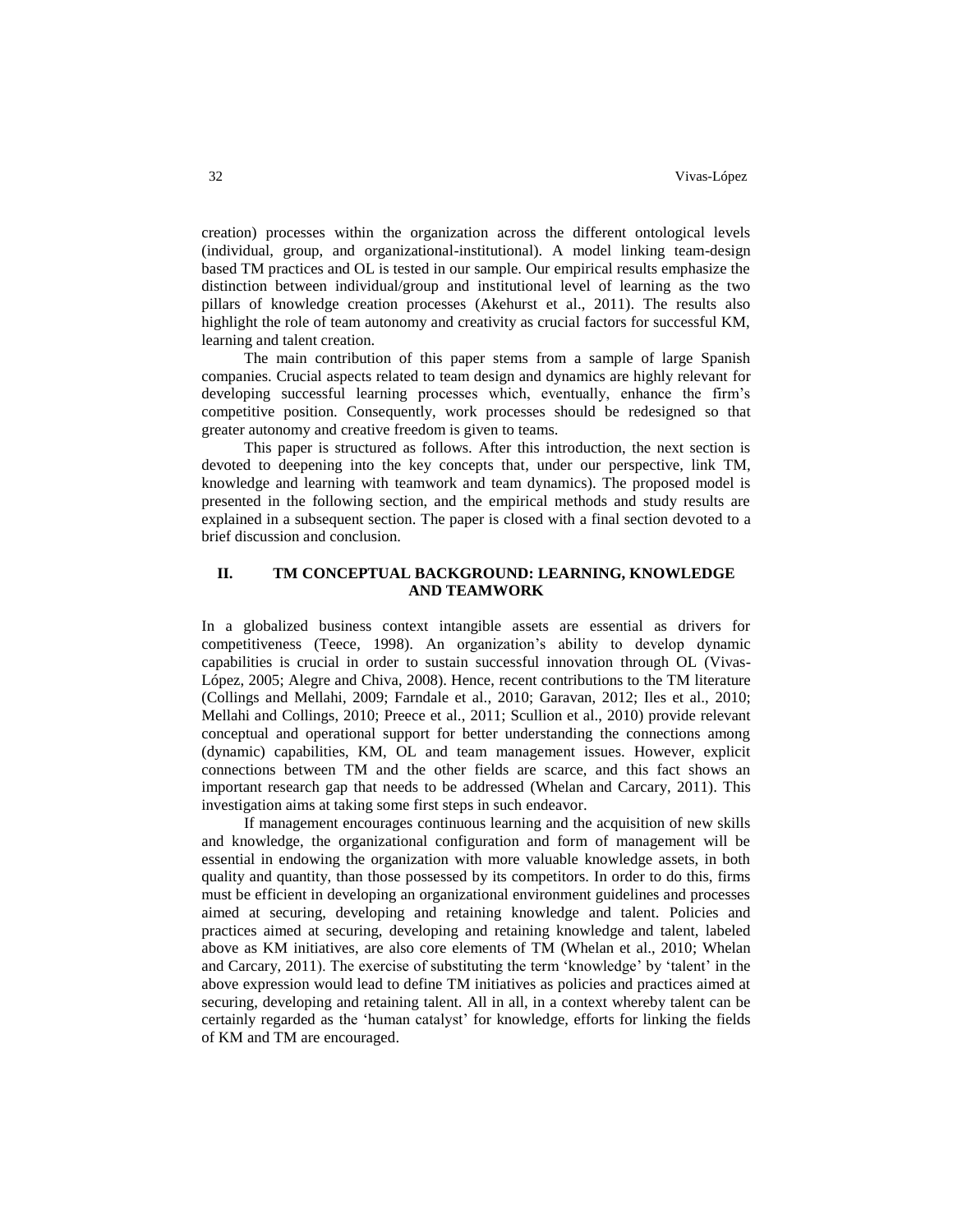Certainly, teams are a crucial organizational element that acts as a nexus between the single individual and the whole organization, so a constant and on-going flow of comprehensive learning processes can be enhanced throughout the organization, from individuals, to groups, and up to the whole organization (Crossan et al., 1999; Bontis et al., 2002). There are many arguments and examples of situations that help reinforce the idea that effective teamwork and —more generally— team management are essential elements to take into account in order to foster KM and successful OL processes.

It is not just a matter of facing a simplistic 'individual vs. team based goals' dichotomy, but of tackling the challenge of being creative enough to find a way to make sound team dynamics a key component of performance management systems (e.g., by assessing knowledge sharing perceptions through 360 degree feedback, effective problem solving thanks to knowledge previously contributed by peers in databases, formally appraising senior employees through mentoring-based goals, etc.). All in all, emphasis must be made in the fact that all the above arguments and examples lead to the same conclusion: the crucial relevance of team related aspects as a key condition for developing successful KM and, eventually, enhancing learning processes throughout the organization.

Hence, explicit and clear TM, with a key emphasis on (re)designing knowledgefocused (project) teams (e.g., Newell et al., 2006) appear to be highly desirable to optimize learning across the different (ontological) learning levels (i.e. individual level, group level and organizational-institutional level). As a result, and consistent with the arguments presented in the previous paragraphs, team composition and dynamics are particularly relevant design variables to be included in TM (Pan et al., 2007). Regarding *team composition*, interdisciplinary views, creativity and systems thinking may be enhanced by a variety of complementary profiles of team members. Besides, trust among team members and strong, shared values —whilst allowing for a reasonable degree of change-enhancing disagreement— are usually considered positive elements (Argote et al., 2003; Levin and Cross, 2004). As for team dynamics, it is important that knowledge is effectively shared and transferred within teams, i.e., *team bonding*  (Newell et al., 2004). However, the creation of isolated 'thought worlds' (Dougherty, 1992) needs to be avoided by all means. Any team needs to be well connected with other teams, and knowledge needs to be exchanged between teams; a collective organizational vision is hence developed, so that everybody works for the common organizational goals, i.e., *team bridging* (Newell et al., 2004).

# **III. MODEL and HYPOTHESES**

The aim of our empirical study is to test whether TM initiatives —within the scope of broader contextual, managerial and organizational design conditioning factors— related to teamwork design and dynamics, stimulate and develop learning (i.e., knowledge creation) processes within the organization across the different ontological levels (individual, group, and organizational-institutional).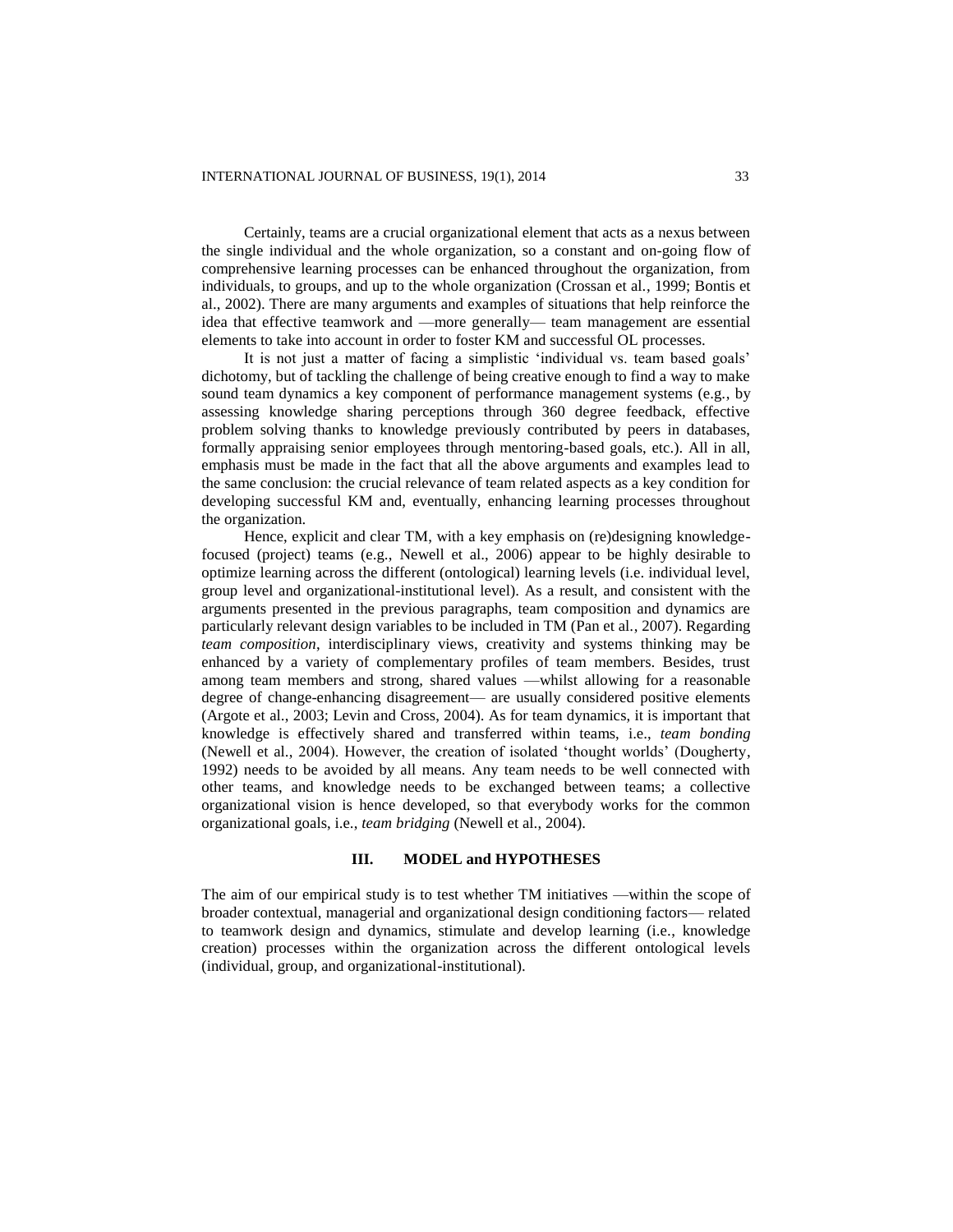

**Figure 1** Proposed model linking teamwork-based TM and organizational learning

As shown in Figure 1, TM affects the processes of learning. Among the KM actions that comprise TM, we include in our model those particularly aimed at dealing with teamwork dynamics, namely team composition, team bonding and team bridging. Organizational learning is, then, the basic dependent variable (i.e., the amount of learning and knowledge creation that occurs in the organization), which is influenced by the independent variable, namely team-design based TM. In turn, OL is a construct that integrates the three ontological processes of learning and knowledge creation in firms: individual-level learning, group-level learning, and institution-level learning (also referred to as organizational learning in the literature, but we prefer to reserve such term for the broader processes that integrate the different levels).

Based on the above ideas, the following hypotheses are formulated:

H1: A positive and significant relationship exists between the organization's teamworkdesign based TM initiatives and organizational knowledge creation.

H2: A positive and significant relationship exists between talent and knowledge assets creation at each organizational level and the other organizational levels.

## **IV. RESEARCH METHOD AND RESULTS**

## **A. Data Gathering**

The population used for this study was taken from the SABI database and the information therein provided on the population of large firms located in Spain. This criterion allows for an adequate sample size in statistical terms. From among the different quantitative criteria that can be considered in order to classify firms according to size, that of the fourth directive 78/660/EEC was chosen, in line with subsequent European Commission recommendations.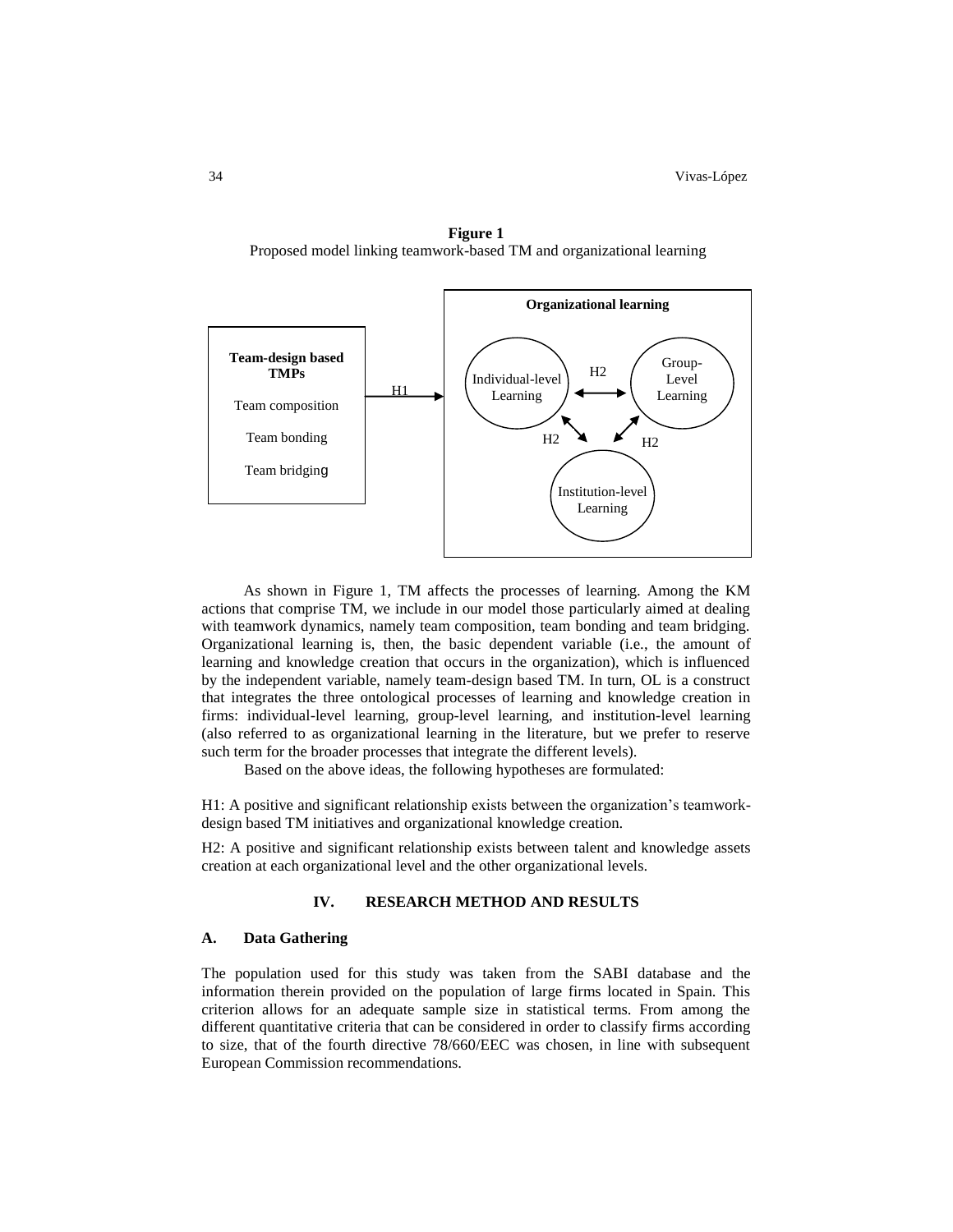| Table 1<br>Basic research data                          |
|---------------------------------------------------------|
| 1.465 large firms                                       |
| Firms with failed contact: 182                          |
| Firms contacted: 1.283 (100%)                           |
| Firms that were not willing to collaborate: $96(7.5\%)$ |
| Questionnaires sent: 1.187 (92.5%)                      |
| Firms that answered: $167(14.1\%)$                      |

The basic data from the study are shown in Table 1 (above) and the technical datasheet is presented in Table 2 (below). We were not able to or not allowed to make contact with someone able to adequately answer the survey in 182 cases. 1283 contacts were eventually established (via e-mail or by telephone) of which 96 (7.5%) declared that they were unwilling to collaborate. Therefore, 1187 questionnaires were sent, 1078 via e-mail, which included a link to a webpage created for this purpose, and 109 where submitted by fax. By the end of the data gathering stage, 167 valid questionnaires had been received (134 via website and another 33 by fax), which implies a reasonable response rate, in this case 14.1% of the questionnaires sent out.

| POPULATION AND FIELD OF<br>THE RESEARCH | 1.465 Spanish firms with more than 250 employees<br>and a yearly turnover of more than 40 million euros                                                        |
|-----------------------------------------|----------------------------------------------------------------------------------------------------------------------------------------------------------------|
| <b>SAMPLE SIZE</b>                      | 167 firms                                                                                                                                                      |
| <b>CONFIDENCE LEVEL</b>                 | 95.5%                                                                                                                                                          |
| <b>SAMPLE ERROR</b>                     | $+/- 7\%$                                                                                                                                                      |
| SAMPLING PROCEDURE                      | Convenience sampling                                                                                                                                           |
| <b>GEOGRAPHICAL FIELD</b>               | Spain                                                                                                                                                          |
| <b>SAMPLE UNIT</b>                      | Firm                                                                                                                                                           |
| TYPE OF QUESTIONNAIRE                   | Structured questionnaire, sent to the CEO<br>(responded by the Head of Quality Control or<br>similar position in the absence or unavailability of<br>the CEO). |

**Table 2** Technical datasheet of the empirical study

# **B. Variables and Data Analysis**

In this study several multivariate statistical techniques were applied. An exploratory *factor analysis* was used to study the dimension of the measurement scales, with regard both to learning and to TM; a *cluster analysis* was applied in order to segment firms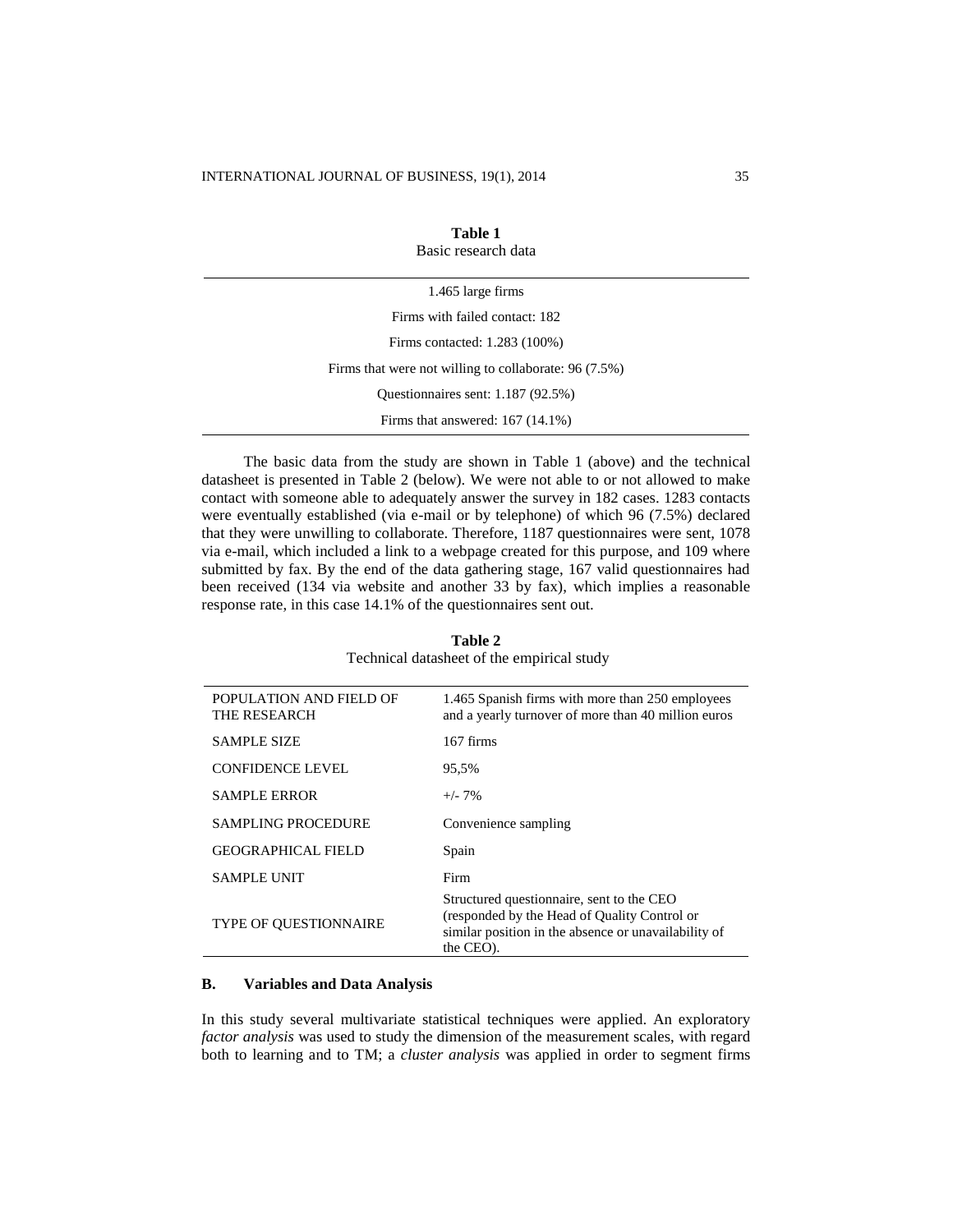from the sample according to the level of learning; and a *logistical regression model*  was used to analyze the influence of organizational design on the processes of knowledge creation (Hair et al., 1998).

The questionnaire applied included a group of items to evaluate the processes of learning in the firms of the sample. Another set of items was used to measure teamdesign based TM construct. Seven-point Likert scales were used for measuring all items of both dependent and independent variables. A sample of items employed to measure the OL construct is shown in Table 3 below.

# **Table 3**

Items used for measuring organizational learning

People in our firm are capable of breaking with old conceptions in order to see things in a new, different light.

People in our firm attempt to understand the way other colleagues think and act.

New ideas and approaches to work are continually being tried out.

Employees tend to hoard knowledge as a source of power and are unwilling to share it with colleagues (reversed scale).

Everyone's point of view is asked for in meetings.

In the firm, there are procedures for gathering proposals from employees, assessing them, adding them and internally distributing them.

The study of the OL construct is carried out through an exploratory factor analysis. The factors, or dimensions, necessary for representing the original data are drawn from a technical analysis of the main components. Those whose associated value was greater than 1 were chosen. Different rotations were carried out in order to clarify the meaning of the dimensions. The process ended with a *varimax* orthogonal rotation. This implied a considerable reduction of factors with a loss of an acceptable amount of information. The whole construct was reduced to just two factors, which explained 61.5% of the variability of the information.

Once the number of factors was established, the composition of the loading factors was studied in order to interpret their meaning. According to these analyses, a name was given to each dimension. The name and specific contents of the dimension are as follows:

- Dimension 1 (39.2% of the total variance): *individual-group knowledge creation*. This includes the aspects that correspond to learning developed by employees, as individuals and also collectively as group members.
- Dimension 2 (22.3% of the total variance): *institutional (organizational) knowledge creation.* This factor covers all the aspects related to learning developed throughout in the organization as such and thus formally institutionalized by management.

This analysis provides a partial acceptance of hypothesis 2, confirming a positive significant relationship between individual knowledge creation and knowledge creation in groups (both included in dimension 1). With regard to dimension 2, which deals with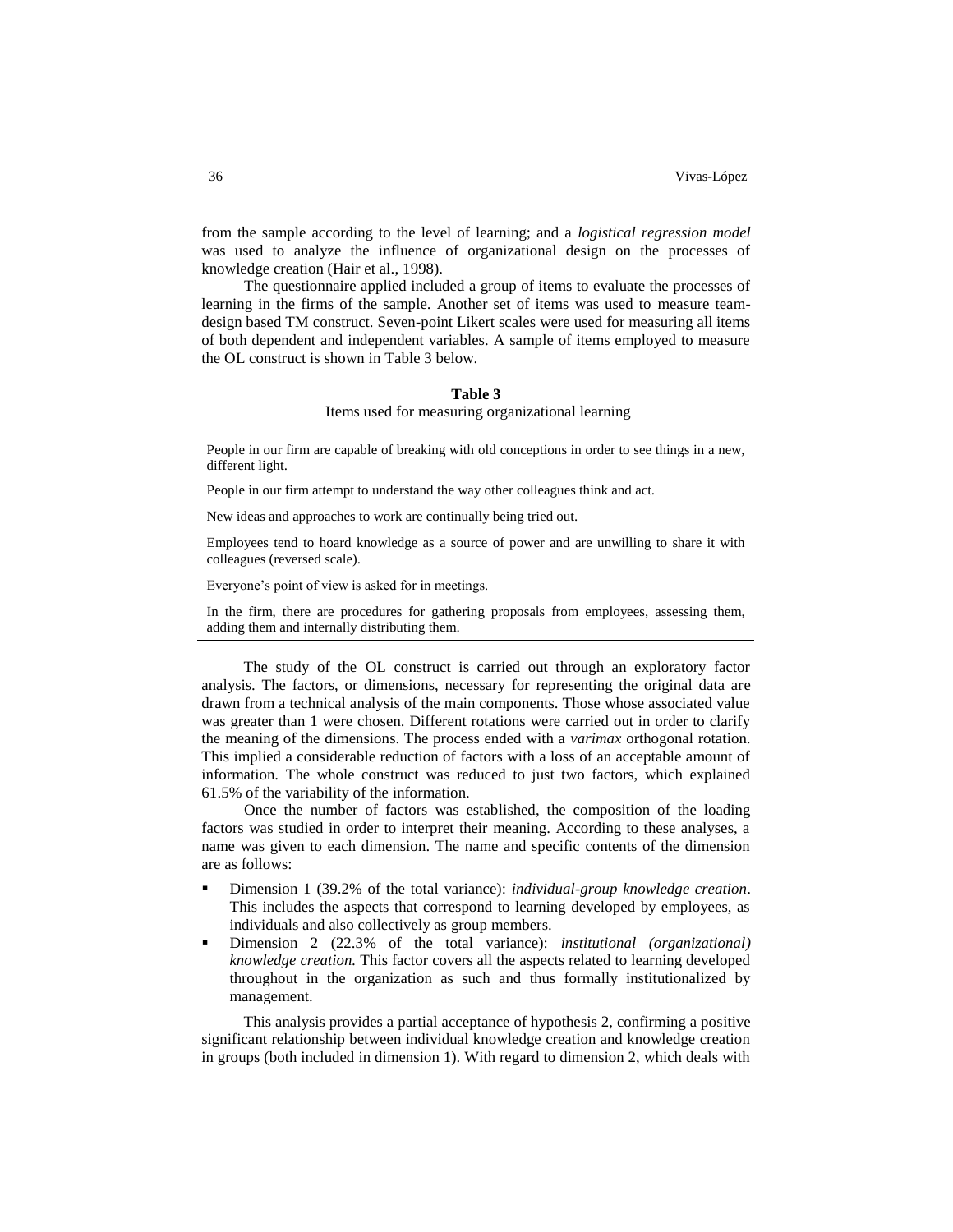knowledge creation of an organizational-institutional nature, the statistical analysis hitherto carried out does not confirm a significant and positive relationship with the other two organizational levels, without taking into account the analysis of the influence of the team-design based TM.

Values given for firms in the sample for each dimension are measured via the average value from the items that make it up. Table 4 below contains the description of these two new variables. A segmentation of firms was carried out using these two variables. This grouping was done using a cluster analysis. The algorithm used for formulating the groups was the non-hierarchical *K*-average. This technique requires a pre-ordained number of clusters or segments*.* In this case, we opted for two groups.

| <b>INDIVIDUAL-GROUP</b><br><b>LEARNING</b> | <b>INSTITUTIONAL</b><br><b>LEARNING</b> |
|--------------------------------------------|-----------------------------------------|
| 4.4898                                     | 5.1708                                  |
| 1.0739                                     | 1.2351                                  |
| 2.0000                                     | 1.3300                                  |
| 7.0000                                     | 7.0000                                  |
| 3.7500                                     | 4.3333                                  |
| 4.5000                                     | 5.3333                                  |
| 5.3750                                     | 6.0000                                  |
|                                            |                                         |

**Table 4** Descriptive statistics of the dimensions used for measuring organizational learning

Table 5 below shows details of the typologies found. It can be seen how the first cluster, or segment, composed of 47% of the firms analyzed, is defined by a less effective knowledge creation, i.e. those that make up segment 1 are firms where less learning occurs than those in segment 2. 53% of the firms analyzed make up segment 2.

**Table 5** Description of segments with regard to learning averages

|                                     |      | Segment |  |  |
|-------------------------------------|------|---------|--|--|
|                                     |      |         |  |  |
| Individual-group learning (average) | 3.71 | 5.17    |  |  |
| Institutional learning (average)    | 4 21 | 5.99    |  |  |

On the other hand, team-design based TM was assessed through questionnaire including items assessed through a 7-point Likert scale (see Table 6 below). The study of the dimensions that make up the scale for TM was also done using an exploratory factorial analysis. Different rotations were carried out in order to characterize the meaning of the dimensions. The process ended with a *varimax* orthogonal rotation.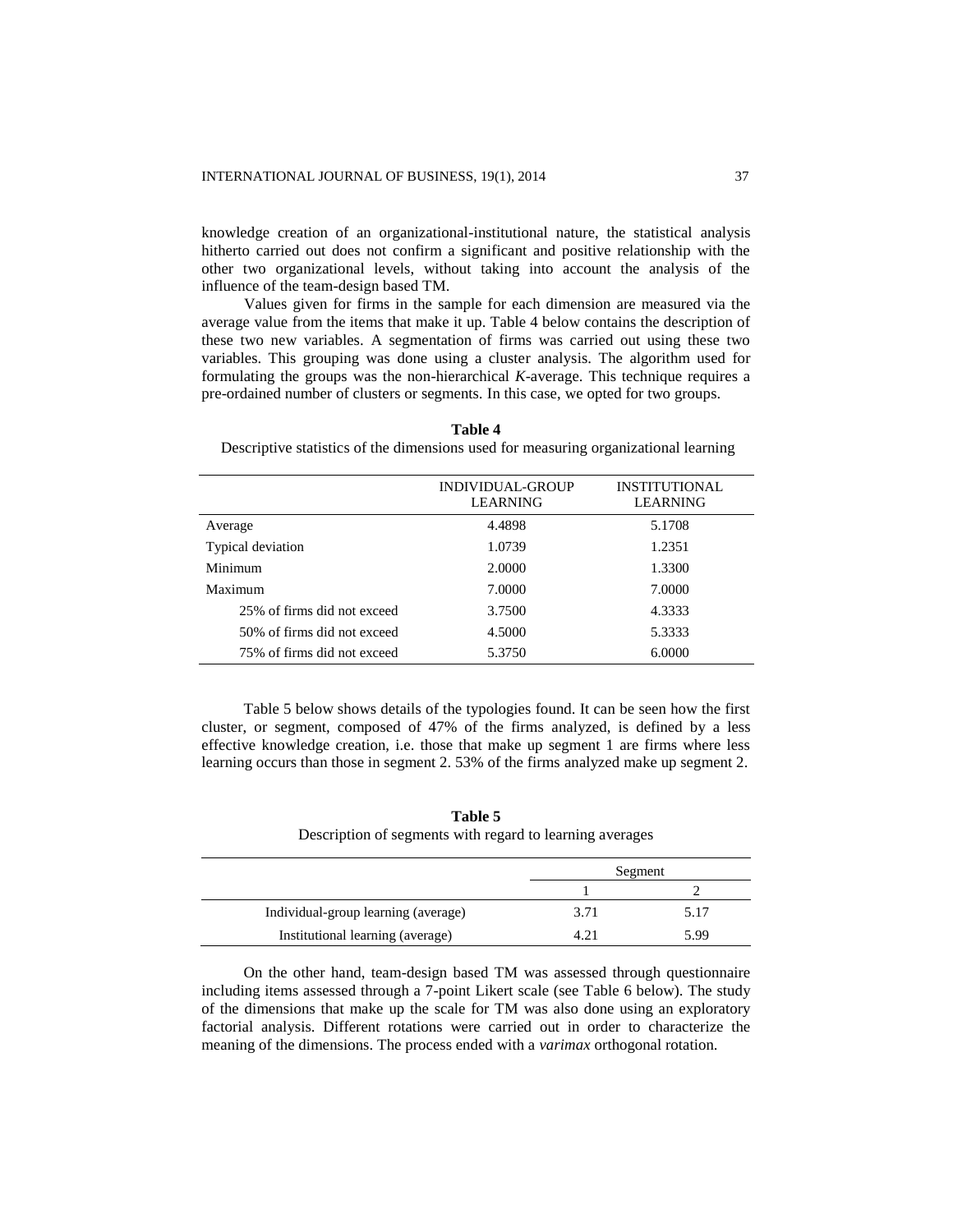# **Table 6** Items used for measuring teamwork based TM

#### **Team composition**

The values and regulations of the organizations are considered when hiring staff.

Project teams are made up of staff from different specialties.

Employee qualification makes direct supervision unnecessary.

#### **Team bonding**

Project teams possess their own collective objectives.

The collective outcomes of work teams are rewarded.

Project teams are self-organizing.

#### **Team bridging**

In training programs there are activities aimed at making staff aware of the organization's values.

Project teams are a source of learning.

Non-managerial employees participate in strategic decisions.

During the refining process of the model, items with similar factor loadings were eliminated, in order to avoid interference in the identification of the resulting dimensions. Five dimensions appeared as a result of the factor analysis, with a combined explained variance of 67.2% in the variability of the information.

The specific contents of each dimension are as follows:

- Dimension 1 (16.3% of the total variance): *Employee participation in decision making.*
- Dimension 2 (14.1% of the total variance): *Job specialization within teams*.
- Dimension 3 (13.8% of the total variance): *Autonomous and creative team dynamics*.
- Dimension 4 (13.2% of the total variance): *Socialization within and across teams*.
- Dimension 5 (9.8% of the total variance): *Job formalization within teams.*

We analyzed the effect of the organization's team-design based TM using a logistical regression model on the process of learning and knowledge creation. The dependent variable of the model 'Y' is the level of learning in firms drawn from the characterization resulting from the cluster analysis. It is a binary variable with a level of 1 associated with greater levels of learning and 0 for lower levels. The explanatory variables are the five dimensions that describe TM, and they are used as the basis for a logistic model (Greene, 2000).

As shown in Table 7 below, *autonomous and creative team dynamics* is a predictive factor of learning of an organizational-institutional nature. The p-value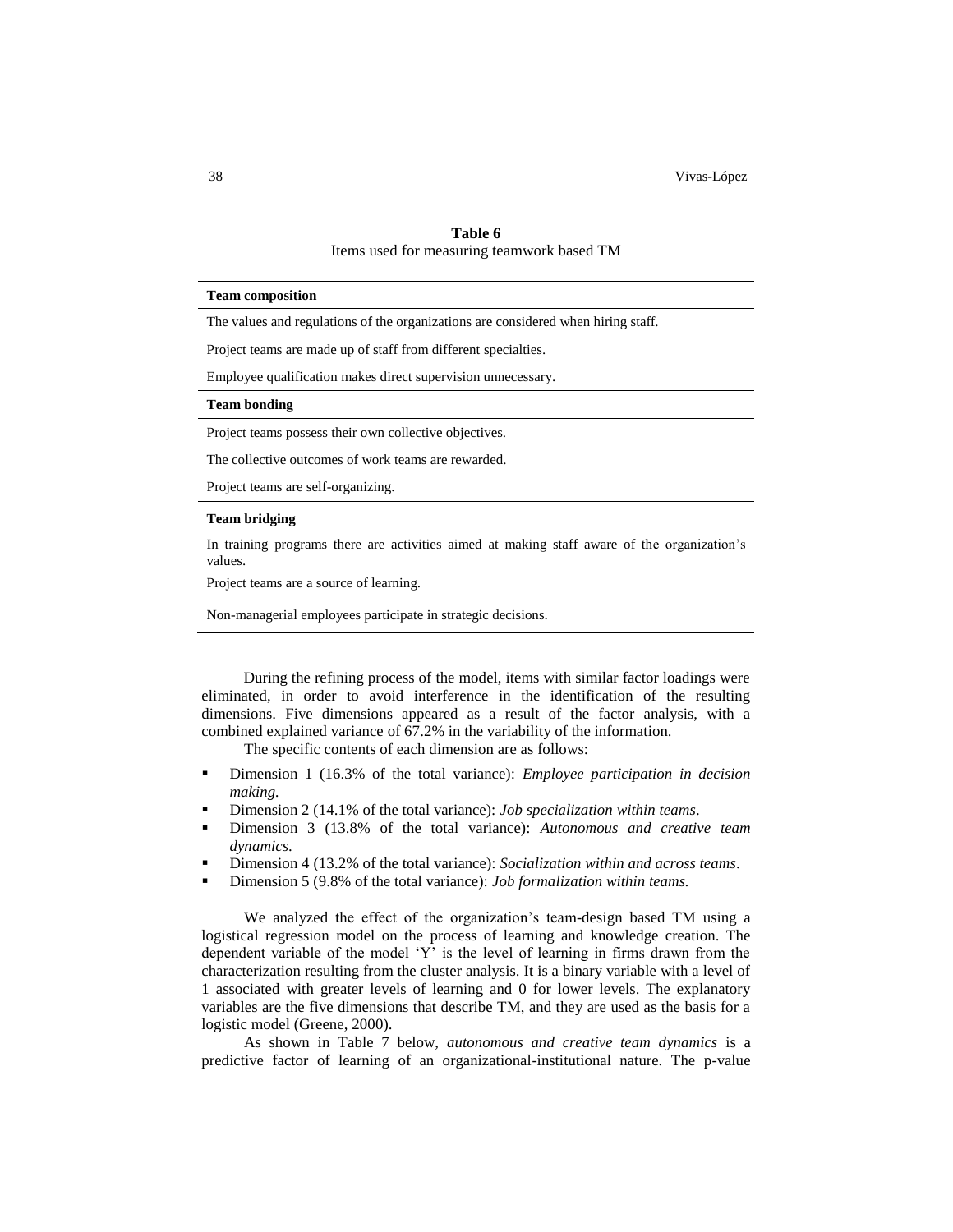associated with the *Wald* contrast is less than 0.05. The value of the associated coefficient is positive, i.e., it has a positive effect on learning. Hence, it can be stated that the greater the intensity of the variable *autonomous and creative team dynamics*, the more capable the firm will be of creating knowledge. The other dimensions or variables of organizational design do not predict the creation of organizational knowledge. The associated p-value is greater than 0.05 and thus its effect on the variable *knowledge creation* is not significant. This outcome also leads to the partial acceptance of the proposal expressed in hypothesis 1, in the sense that the variable *autonomous and creative team dynamics* is the one that enables the existence of a positive correlation between *individual-group knowledge creation* and *organizationalinstitutional knowledge creation*.

|                                                 | β        | Wald<br>statistic | Degrees<br>of<br>freedom | p-value | $Exp(\beta)$ |
|-------------------------------------------------|----------|-------------------|--------------------------|---------|--------------|
| Employee participation in<br>decision making    | $-0.098$ | 0.450             | 1                        | 0.502   | 0.906        |
| Job specialization within teams                 | 0.284    | 2.130             | 1                        | 0.144   | 1.329        |
| <b>Autonomous and creative team</b><br>dynamics | 0.355    | 6.015             | 1                        | 0.014   | 1.427        |
| Socialization within and across<br>teams        | 0.257    | 1.687             | 1                        | 0.194   | 1.293        |
| Job formalization within teams                  | 0.057    | 0.146             | 1                        | 0.702   | 1.059        |
| Constant                                        | $-3.558$ | 6.969             | 1                        | 0.008   | 0.028        |

**Table 7** Estimation of the parameters of the logistic model

Therefore, as a key result of our study, we emphasize the implication that the greater the effort by management to intensify autonomy and creativity of teams, the greater the organization's capacity to globally enhance learning processes throughout the organization, and therefore institutionalize, consolidate and distribute the knowledge that is developed by and among individuals, groups and communities.

# **V. DISCUSSION AND CONCLUSIONS**

Consistent with prior research aimed at identifying contextual-policy factors that affect learning in organizations (e.g., Chiva et al., 2007; Fiol and Lyles, 1985; Goh and Richards, 1997; Jerez-Gomez et al., 2005), our empirical study reinforces this line of inquiry by deepening into details related to team dynamics as key elements of a sound KM strategy. The explicit use of learning-fostering organizational tools (i.e., TM) in general —and (project) teamwork design in particular— helps build an adequate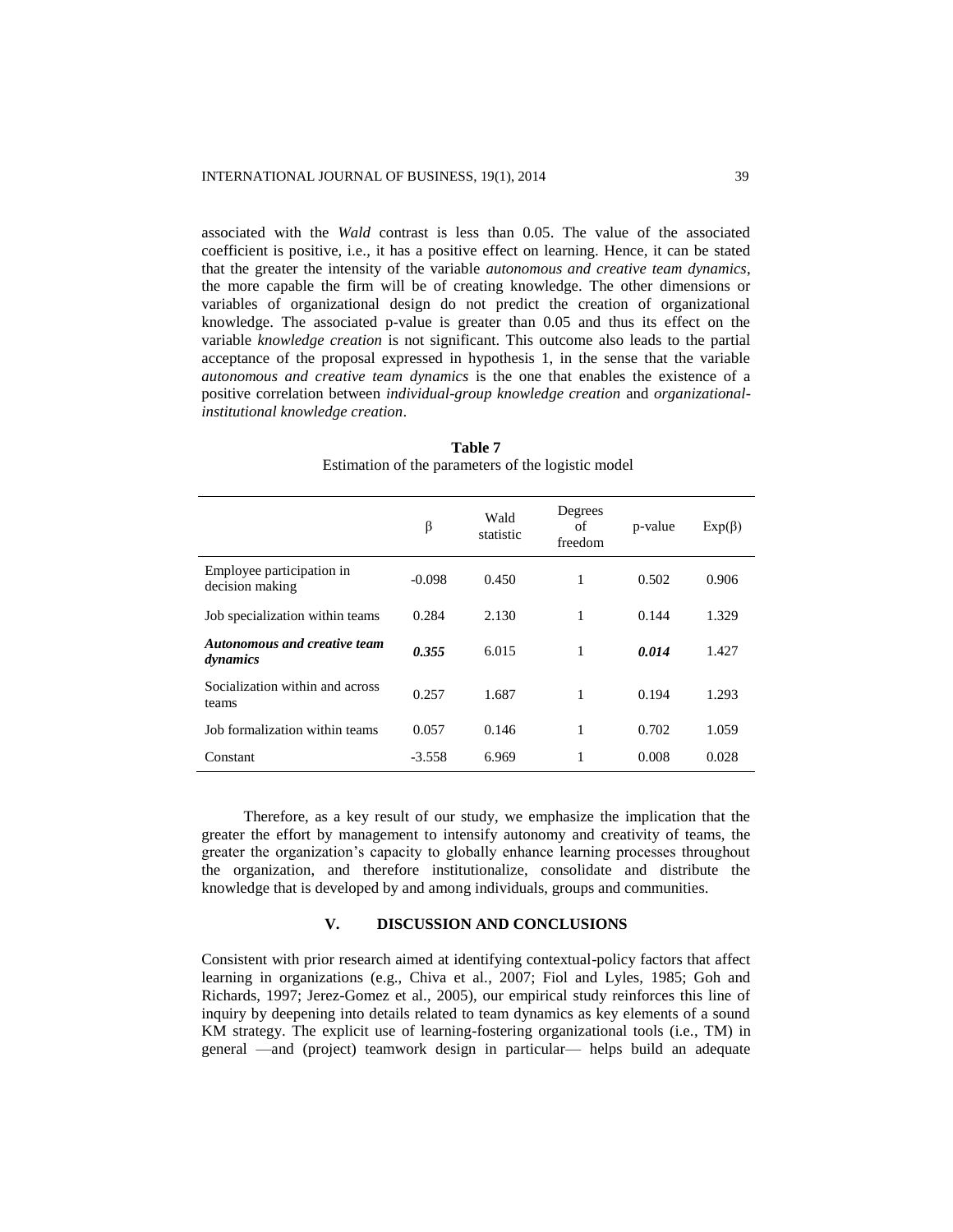context for organizational knowledge creation. There is a significant relationship between autonomous and creative team dynamics and individual-team learning processes, leading to partial acceptance of hypothesis 1. In turn, our study has also shown that the two key inter-related pillars of OL processes are individual-group learning and institutional learning, implying partial acceptance of hypothesis 2. A key conclusion of our study is that, among our sample of big Spanish firms, the most relevant team-related design aspects to be taken into account if OL is to be successful, revolve around building work processes involving teams where high degrees of autonomy and creativity are fostered.

As for managerial implications, managers are advised to pay great attention to the extent to which any (project) teams involved in knowledge-intensive activities are given enough autonomy and are actively encouraged to be highly creative. We would recommend that team leaders are people who have the crucial ability to discover 'hidden talent' among people who may not be in principle identified as members of the organizational 'talent pool'. Team leaders should then help realize such potential for the benefit of the team by means of allowing the team as great levels of autonomy as possible, and also encouraging creative problem solving and decision making.

These reflections fit well with recent developments on the links between HRM, KM, leadership, team management and/or project management (e.g., Newell et al., 2004 and 2006; Pan et al., 2007; Vaiman and Vance, 2008; Whelan et al., 2010), and thus lead to opening up promising directions for the practice of TM. For instance, it is often said that a key aim of TM is retaining talent, assuming that talent is 'possessed' by 'talented' individuals and efforts should be focused on preventing their departure from the organization. It may be hard sometimes to prevent talented employees from leaving the organization, so what is really important is that these employees' talent has been somehow distributed and has become embedded in the teams and processes with which a departing talented team member was involved (Calo, 2008).

Regarding research implications, these results are in line with prior research related to team autonomy and creativity (e.g., Chiva et al., 2007; Jerez-Gómez et al., 2005a), and also with other studies mainly related to the aspects that in our conceptual background where labeled as team composition (Pan et al., 2007) and team bonding (Newell et al., 2004). However, some questions remain open regarding the low predictive power of other apparently important factors, such as organization-wide socialization (Cabrera and Cabrera, 2002; Dougherty, 1992) and, more generally, processes and policies more related to team bridging (Newell et al., 2004). Further research may help explore and clarify these (and other) relevant questions. With this purpose, it seems wise and logical to construe Collings and Mellahi's (2009) definition of TM (the working definition used in our investigation, see introduction section) from as comprehensive a perspective as possible, so it crucially extends its reach so as to fully encompass – given the appropriate organizational context and goals – inclusive and social capital views of talent (Iles et al., 2010; Preece and Iles, 2009; Preece et al., 2011). Hence, the different views on TM need not be mutually exclusive, but complementary, depending on a huge diversity of organizational goals and priorities, contexts and contingencies (Baron and Kreps, 1999) and also idiosyncratic HRM architectures.

This study presents relevant outcomes at an initial stage, showing some limitations that need to be acknowledged. In this sense, although the response rate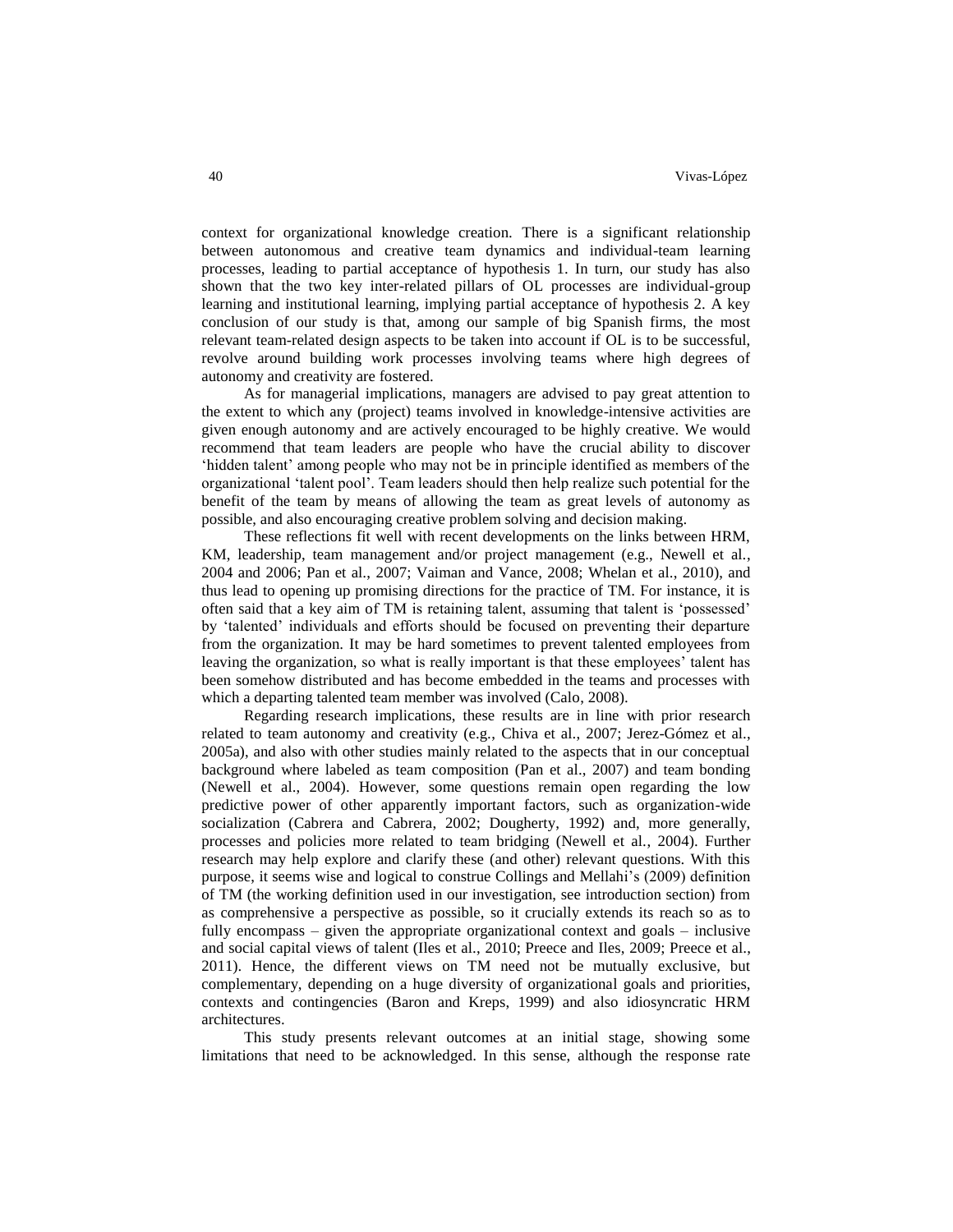obtained was sufficient for conducting the analyses planned and obtaining meaningful results, it could be assessed as not impressive under more demanding requirements for statistical representatively. Besides, the analysis methods, although appropriate for testing our hypotheses, were not particularly sophisticated, having in mind the complexity of potential relationships among the multiple variables involved. It would be interesting to continue this line of research in the future with the incorporation of more complex methods and procedures that would allow overcome some of the current limitations.

The surprising results regarding with the low support to some of the aspects included in both hypotheses, may be good candidates for in-depth case studies that would help develop more detailed views and analyses of the organizational dynamics involved (we refer to the weak links shown between, on the one hand, individual and group learning level and, on the other, with institutional learning level; and we emphasize the interesting inquiry opportunities opened up by the surprisingly low importance that our study attributed to factors such as team bridging or a strong company-wide corporate's culture). Definitely, our study may provide interesting initial insights to deepen into these —and other— relevant inquiry challenges through a variety of (quantitative or qualitative) research methods.

## **REFERENCES**

- Alegre, J., and R. Chiva, 2008, ["Assessing the Impact of Organizational Learning](http://proquest.umi.com/pqdweb?index=4&did=1499268381&SrchMode=2&sid=1&Fmt=2&VInst=PROD&VType=PQD&RQT=309&VName=PQD&TS=1277458897&clientId=36776)  [Capability on Product Innovation Performance: An Empirical Test"](http://proquest.umi.com/pqdweb?index=4&did=1499268381&SrchMode=2&sid=1&Fmt=2&VInst=PROD&VType=PQD&RQT=309&VName=PQD&TS=1277458897&clientId=36776), *Technovation,*  28(6), 315-326.
- Akehurst, G., C. Rueda-Armengot, S. Vivas-López, and D. Palacios-Marqués, 2011, "Ontological Supports of Knowledge: Knowledge Creation and Analytical Knowledge", *Management Decision*, 49(2), 183-194.
- Argote, L., B. McEvily, and R. Reagans, 2003, "Managing Knowledge in Organizations: An Integrative Framework and Review of Emerging Themes", *Management Science*, 49(4), 571-582.
- Baron, J.N., and D.M. Kreps, 1999, *Strategic Human Resources*: *Frameworks for General Managers*, John Wiley & Sons.
- Boudreau, J.W., and P.M. Ramstad, 2005, "Talentship and the New Paradigm for Human Resource Management: From Professional Practice to Strategic Talent Decision Science", *HR Human Resource Planning*, 28(2), 17-26.
- Cabrera, A., and E.F. Cabrera, 2002, "Knowledge-Sharing Dilemmas", *Organization Studies*, 23, 5, 687-710.
- Calo, T.J. 2008, "Talent Management in the Era of the Aging Workforce: The Critical Role of Knowledge Transfer", *Public Personnel Management*, 37(4), 403-416.
- Chiva, R., J. Alegre, and R. Lapiedra, 2007, ["Measuring Organizational](http://proquest.umi.com/pqdweb?index=4&did=1369329961&SrchMode=2&sid=5&Fmt=3&VInst=PROD&VType=PQD&RQT=309&VName=PQD&TS=1231154788&clientId=36776) Learning [Capability among the Workforce"](http://proquest.umi.com/pqdweb?index=4&did=1369329961&SrchMode=2&sid=5&Fmt=3&VInst=PROD&VType=PQD&RQT=309&VName=PQD&TS=1231154788&clientId=36776), *International Journal of Manpower*, 28(3/4), 224-242.
- Collings, D.G., and K. Mellahi, 2009, "Strategic Talent Management: A Review and Research Agenda", *Human Resource Management Review*, 19, 304-313.
- Dickenson, R.P., and B. Blundell, 2000, "Transferring Quality Management Experience to the Russian Aerospace Industry", *Total Quality Management*, 11(3), 319-327.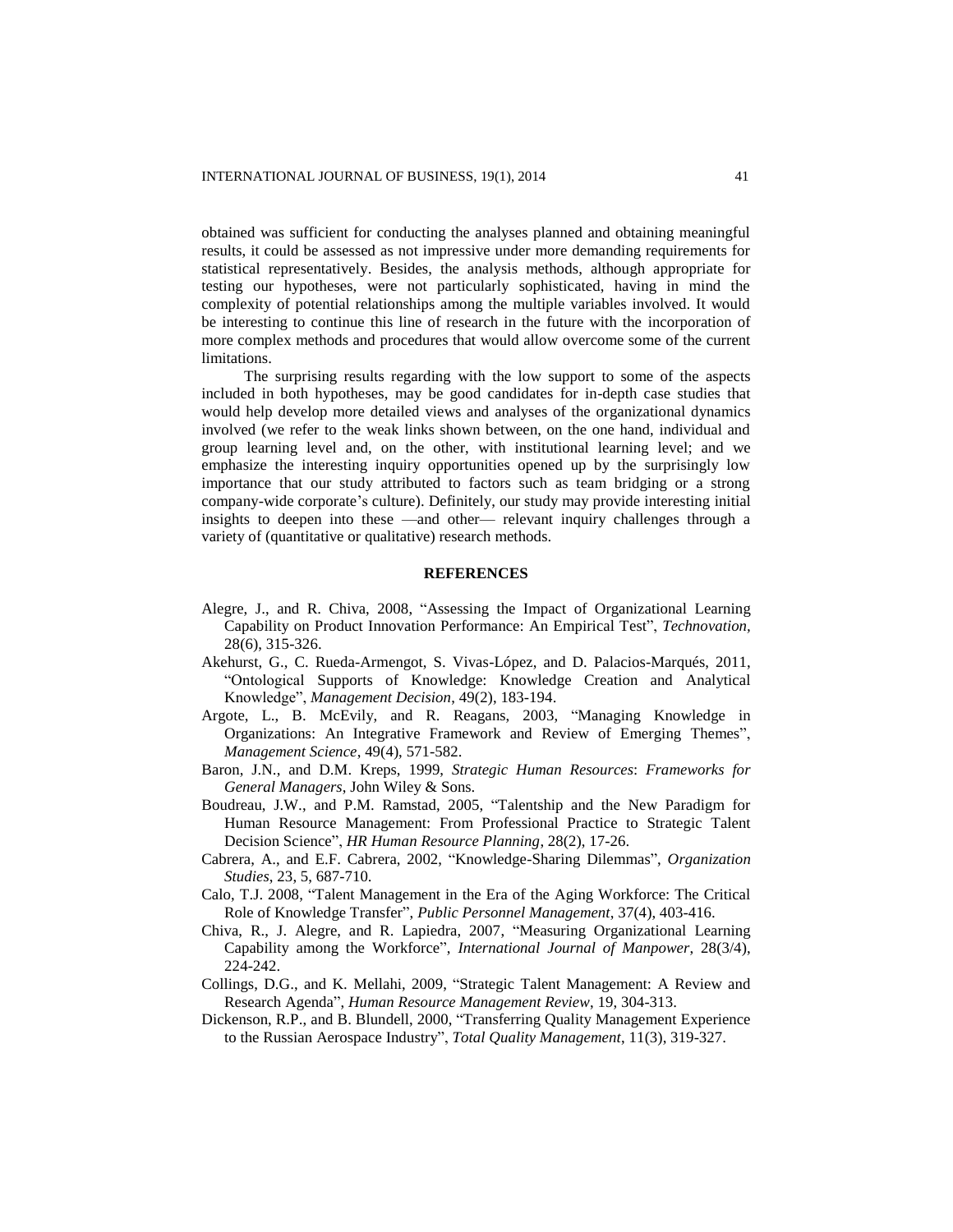- Dougherty, D. 1992, "Interpretive Barriers to Successful Product Innovation in Large Firms" *Organization Science*, 3(2), 179-202.
- Farndale, E., H. Scullion, and P. Sparrow, 2010, "The Role of the Corporate HR Function on Global Talent Management", *Journal of World Business*, 45, 161-168.
- Fiol, C.M., and M.A. Lyles, 1985, "Organizational Learning", *Academy of Management Review,* 10(4), 803-813.
- Garavan, T.N., 2012, "Global Talent Management in Science-based Firms: An Exploratory Investigation of the Pharmaceutical Industry during the Global Downturn", *The International Journal of Human Resource Management*, 23(12), 2428-2449.
- Goh, S., and G. Richards, 1997, "Benchmarking the Learning Capability of Organizations", *European Management Journal*, 15(5), 575-583.
- Greene, W.H., 2000, *Econometric Analysis,* Prentice Hall.
- Guthridge, M., A.B. Komm, and E. Lawson, 2008, "Making Talent a Strategic Priority", *McKinsey Quarterly*, 1, 150–160.
- Hair, J.F., R.E. Anderson, R.L. Tatham, and W.C. Black, 1998, *Multivariate Data Analysis.* Prentice Hall.
- Iles, P., X. Chuai, and D. Preece, 2010, "Talent Management and HRM in Multinational Companies in Beijing: Definitions, Differences and Drivers", *Journal of World Business*, 14, 179-189.
- Jerez-Gómez, P., J. Céspedes-Lorente, and R. Valle-Cabrera, 2005, "Organizational Learning Capability: A Proposal of Measurement", *Journal of Business Research*, 58(6), 715-725.
- Levin, D.Z., and R. Cross, 2004, "The Strength of Weak Ties You Can Trust: The Mediating Role of Trust in Effective Knowledge Transfer", *Management Science*, 40(11), 1477-1490.
- Lewis, R.R., and R.J. Heckman, 2006, "Talent Management: A Critical Review", *Human Resource Management Review*, 16, 139-154.
- Mellahi, K., and D.G. Collings, 2010, "The Barriers to Effective Global Talent Management: The Example of Corporate Elites in MNEs", *Journal of World Business*, 45(2), 143–149.
- [Newell,](http://proquest.umi.com/pqdweb?index=2&did=1081575431&SrchMode=1&sid=1&Fmt=2&VInst=PROD&VType=PQD&CSD=9993&RQT=590&VName=PQD&TS=1199889696&clientId=36776) S., M. Bresnen, [L. Edelman,](http://proquest.umi.com/pqdweb?index=2&did=1081575431&CSP=9945&SrchMode=1&sid=1&Fmt=2&VInst=PROD&VType=PQD&RQT=590&VName=PQD&TS=1199889696&clientId=36776) H. Scarbrough, and J. Swan, 2006, "Sharing Knowledge Across Projects: Limits to ICT-Led Project Review Practices", *[Management](http://proquest.umi.com/pqdweb?RQT=318&pmid=37519&TS=1199889696&clientId=36776&VInst=PROD&VName=PQD&VType=PQD) Learning*, 37(2), 167-185.
- Newell, S., C. Tansley, and J. Huang, 2004, "Social Capital and Knowledge Integration in an ERP Project Team: The Importance of Bridging and Bonding", *British Journal of Management*, 15, 43-57.
- Nonaka, I., and H. Takeuchi, 1995, *The Knowledge-Creating Company: How Japanese Companies Create the Dynamics of Innovation*? Oxford University Press.
- Pan, S.L., S. Newell, J. Huang, and R.F. Galliers, 2007, "Overcoming Knowledge Management Challenges during ERP Implementation: The Need to Integrate and Share Different Types of Knowledge", *Journal of the American Society for Information Science and Technology*, 58(3), 404-419.
- Preece, D., and P. Iles, 2009, "Executive Development: Assuaging Uncertainties Through Joining a Leadership Academy", *Personnel Review*, 38, 286-306.